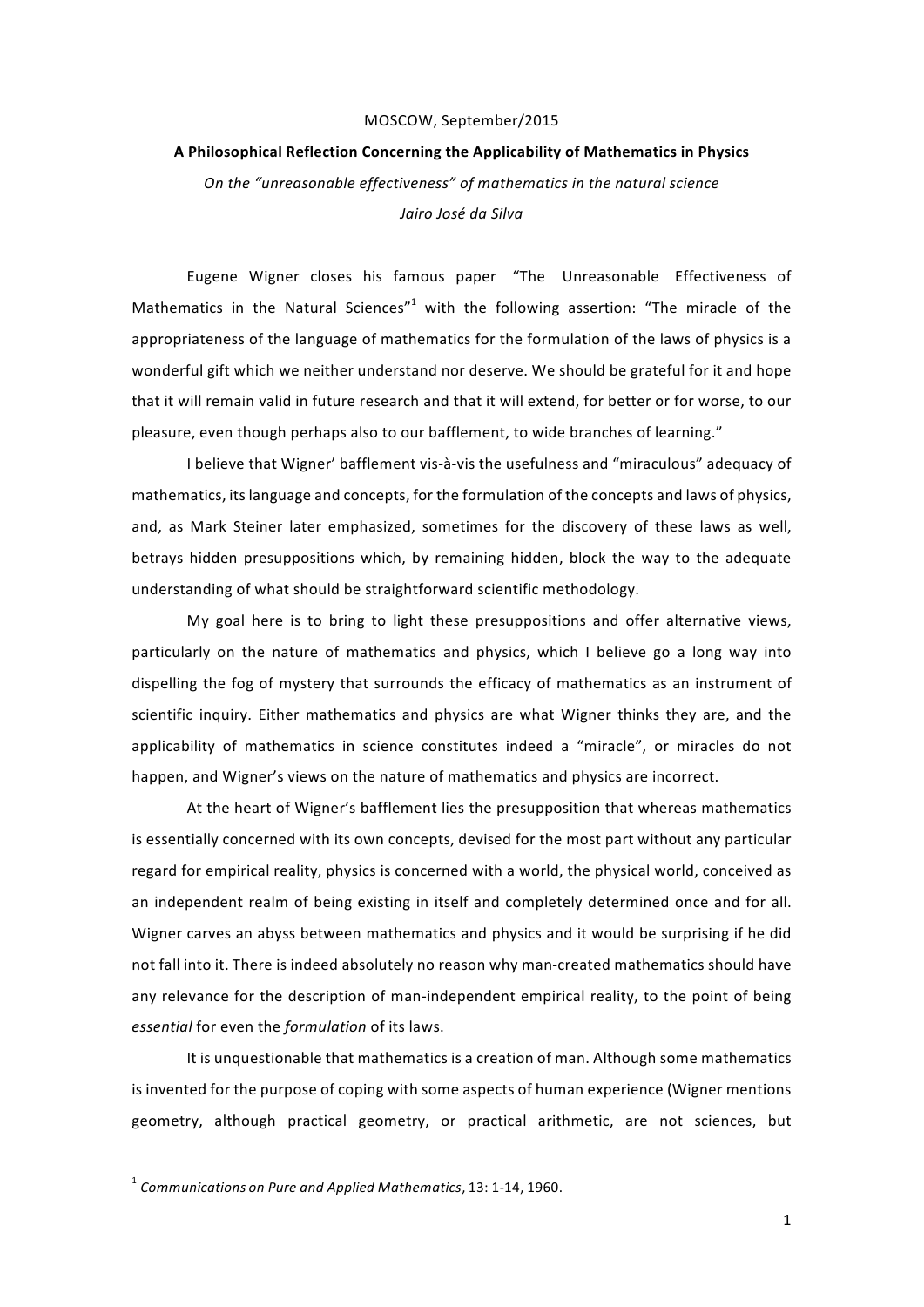technologies, situated at a pre-theoretical level of involvement of men with geometrical and arithmetical forms), or the conveniences of science, mathematical concepts in general are free creations which answer, for the most part, to mathematical conveniences only.

Physics, on the other hand, is concerned with an external world, and if the applicability of mathematics in physics is to cease to be a mystery physical reality cannot be what Wigner thinks it is, an *independent* reality existing *in itself* but "miraculously" willing to open its secrets to mathematical concepts, to the point of *demanding* mathematics for its laws to be expressed. If mathematics is part of the very fabric of nature, but happens to agree with man-made mathematics, which is seldom created by *observing* nature, then there must be a link of some sort, causal or otherwise (for example, pre-established harmony), between human mathematics, a cultural product, and the mathematics of nature.

Some people have advanced a naturalistic explanation for the "miraculous" appropriateness of human mathematics for the description of nature thus: since man was naturally selected to survive in this world it is not at all surprising that man was also naturally selected to create instruments for understanding how this world functions. The problem with this line of reasoning is that among the strategies selected for the survival of men until the age of reproduction does not include the understanding of, say, the laws of quantum mechanics. On the contrary, the concepts necessary for the adequate explanation of quantum phenomena conflicts with those developed for surviving in the world (for instance, the concept of the trajectory of a body and the determinacy and unicity of trajectories given the dynamical situation).

My approach here is a different one. Unlike Wigner and others, who never question their realist, empiricist presuppositions, I take a transcendental idealist perspective of the type proposed by the phenomenologist Edmund Husserl, particularly in his *The Crisis of European Sciences and Transcendental Phenomenology* (1954/1936), where the intentional genesis of the concept of empirical nature proper to modern science as created by Galileo and others from the XVI century on is scrutinized. I claim, in agreement with Husserl, that the concept of nature prevalent in the modern mathematical science of nature is an *intentional construct* elaborated for specific methodological purposes. The scientific concept of empirical nature of modern science is an abstract and idealized representation of *some* aspects of our immediate perceptual experience of nature *specifically designed for mathematical intervention*.

Unlike Wigner, I do not presuppose that science provides a direct, non-intermediate description of nature – a view whose corollary, and with it the "mystery" of the unreasonable effectiveness of mathematics in science, is that the mathematics that science finds *essential* for the description of nature must ipso facto be an *essential* aspect of nature, something intrinsic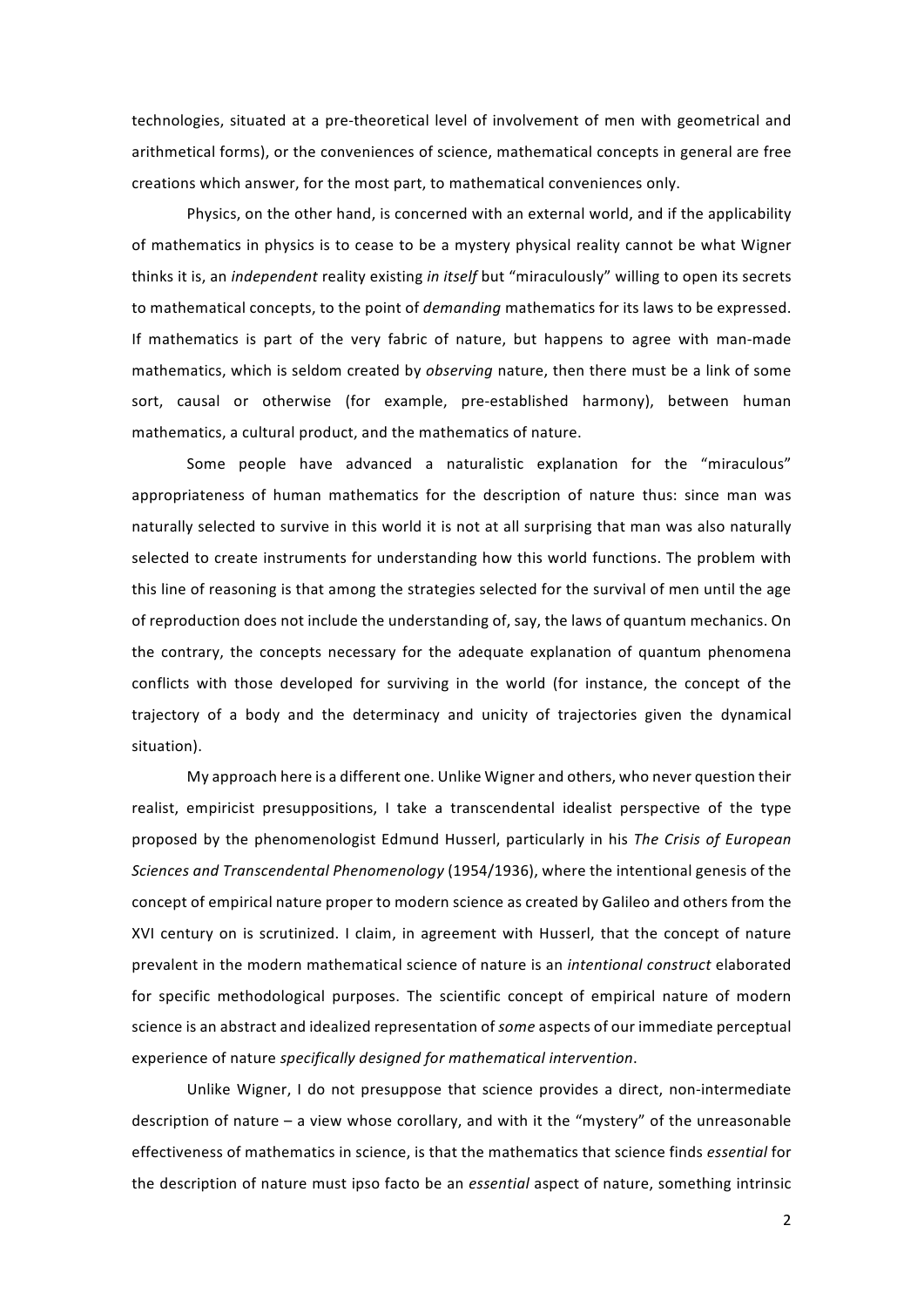to it. I see three layers of reality where Wigner apparently sees only one; there is, I believe. Nature "out there", somehow causally responsible for a second layer of reality, perceptual nature, which is either directly grasped through the perceptual systems or somehow inferred from perceptual data with the help of our theories of nature (the part of perceptual nature which is not directly perceived is nonetheless supposed to be, in principle at least, accessible to immediate experience), and, finally, the mathematical construct by which science represents *some* aspects of perceptual nature. I will call these levels, respectively, *Nature*, *perceptual nature* and *physical nature*, by which I understand the conception of nature of modern physics (from the XVI century on). Perception cannot reach physical nature; reason only – and with it, mathematics – has access to it. But we must refrain from committing the Platonist mistake of reversing ontological priorities, by enthroning physical nature as the *true* nature, identifying it with Nature herself, and perceptual nature as only an imperfect glimpse of a reality that is forever out of adequate grasp. The primary object of physics is physical nature, and through it perceptual nature, which is how Nature presents herself to us. Mathematics is the language of physics, but the distance – the intentional distance, I may say – between physical nature and Nature herself blocks the way to the migration of mathematics from theory to reality.

I emphasized before that physical nature is an abstract and idealized version of *some* aspects of perceptual nature, and I will be more explicit about this below, but it is not difficult to guess what these aspects are. Perceptual nature presents herself as a combination of content and form; although, contrary to logical empiricist tenets, I (or Husserl) do not believe that elementary sense impressions of the sort "this red patch here now" are the sole immediate given of perceptual experience, I assume that the hyletic, material content of experience can be ultimately reduced to them. Perceptual experience is always constituted by matter, ultimately reduced to sense data, and form – and it is not clear to what extent the forms discernable in perceptual experience are intrinsic to Nature or, contrarily, imposed on sense data by intentional operations of perceptual systems – but only the forms perceived in experience can expect to find a place in physical nature. In this sense, physical nature is a formal-abstract reduction of perceptual nature. In its formal aspects, perceptual nature is already, to some extent, mathematical or proto-mathematical, but by *idealization*, i.e. by an *intentional process of exactification*, the forms perceived in experience become fully mathematical; these idealized forms constitute the original community of denizens of physical nature, the material content of which being either dismissed as essentially subjective or preserved by being given objective mathematical, that is, *formal* representatives.

But, and this is very important, physical nature can be arbitrarily enriched by forms that are *not* the idealized versions of forms immediately given in perception, introduced therein in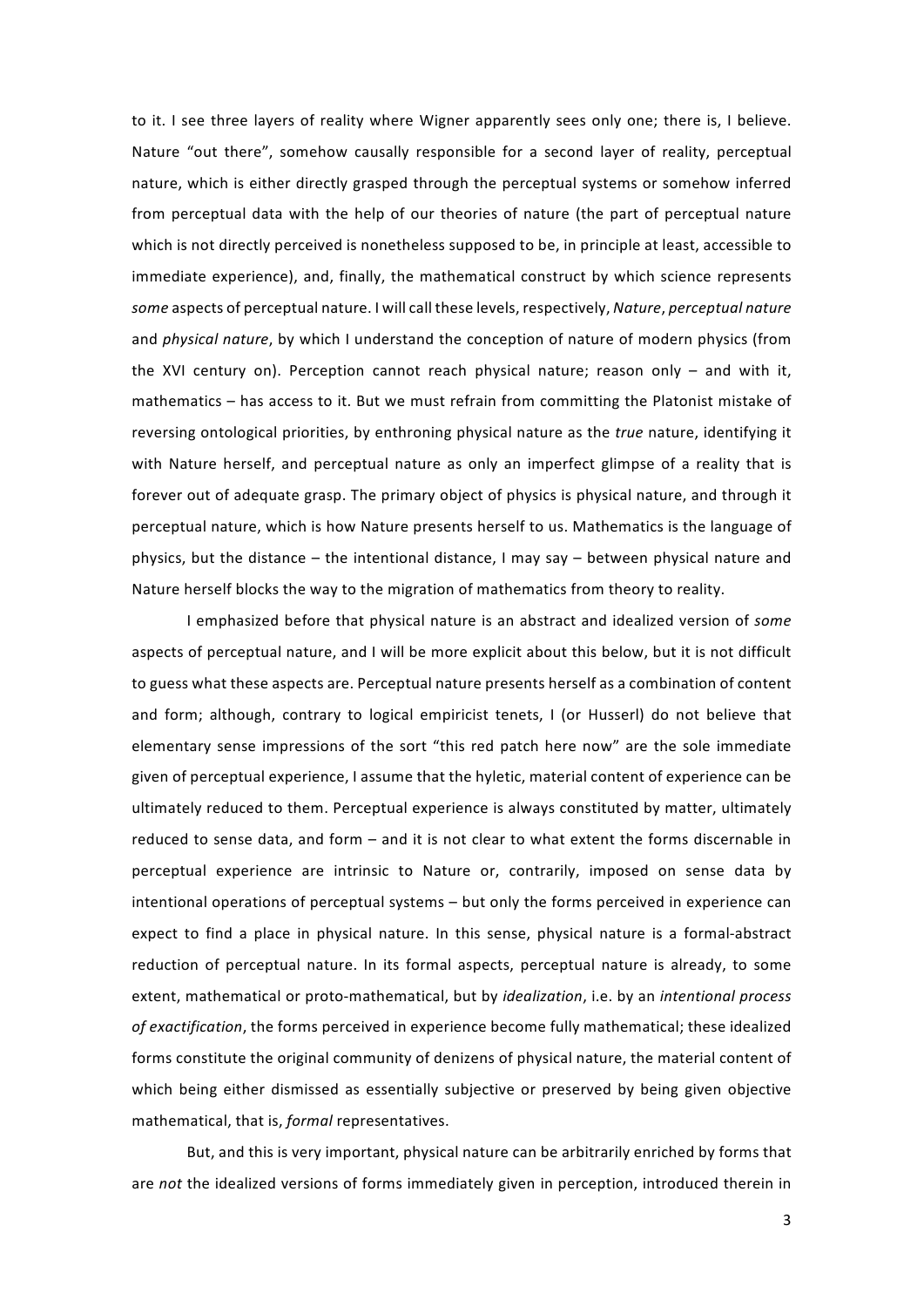order to more adequately handle mathematically those which are. These forms can correspond to forms in principle perceivable in experience, being then idealized versions of those, or be only purely mathematical accretions to physical nature required on grounds of theoretical reason. Mathematically enriched enlargements of what we could call the *primordial physical nature*, that is, the physical nature that corresponds to *actual perceptual experiences*, provide in general more adequate contexts for higher-level mathematization. Mathematical manipulations in the theory, referring either to primordial physical nature or its formal enlargements, may point out to facts that are in principle perceivable, *but only indirectly and exclusively with respect to their form*. *Thus mathematics play a heuristic role in science*. The particular material content of mathematically predicted phenomena, however, may not be a priori determinable if involving mathematical terms which do not have predetermined interpretations, or univocally determinable even in cases where there is a semantic context available for interpreting all the mathematical terms involved. Finding a context of interpretation in perceptual nature or a particular interpretation in a pre-given semantic context which conveniently idealized makes a determinate mathematical prediction true counts as an empirical verification of this prediction. But, most importantly, this is *not* a task for mathematics and depends heavily on the scientist's ingenuity.<sup>2</sup>

The possibility of arbitrarily extending physical reality into more and more mathematically sophisticated domains accounts for the extraordinary power of mathematics in our theories of nature, both descriptively and heuristically. But we must keep constantly in mind that it is not Nature herself, standing out there, or even perceptual nature that mathematized physics is describing, but a surrogate of the latter that only indirectly, and only by retracing backwards the steps of the intentional constitution of physical nature, refers to the former.

This introduction presents in a rough sketch the main points of the alternative view that I want to offer in contraposition to Wigner's "naïve" approach which, I believe, is the sole reason why the qualification "unreasonable" is connected with the effectiveness of mathematics in the empirical science. I offer a more detailed analyses of these views below, clarifying, in opposition to Wigner's views, what I take mathematics and physics to be, and more importantly, why the former can be so *essential* for the latter.

*Mathematics*: For Wigner, mathematics is a science of concepts, which are either devised for "describing" entities of experience (as, for instance, in geometry) or freely invented, in which case they obey only the rules that were freely created for operating with them. The

 <sup>2</sup> Dirac's mathematical manipulations, for example, that supposedly predicted the existence of the positron could have been interpreted differently, an electron moving backwards in time, for instance.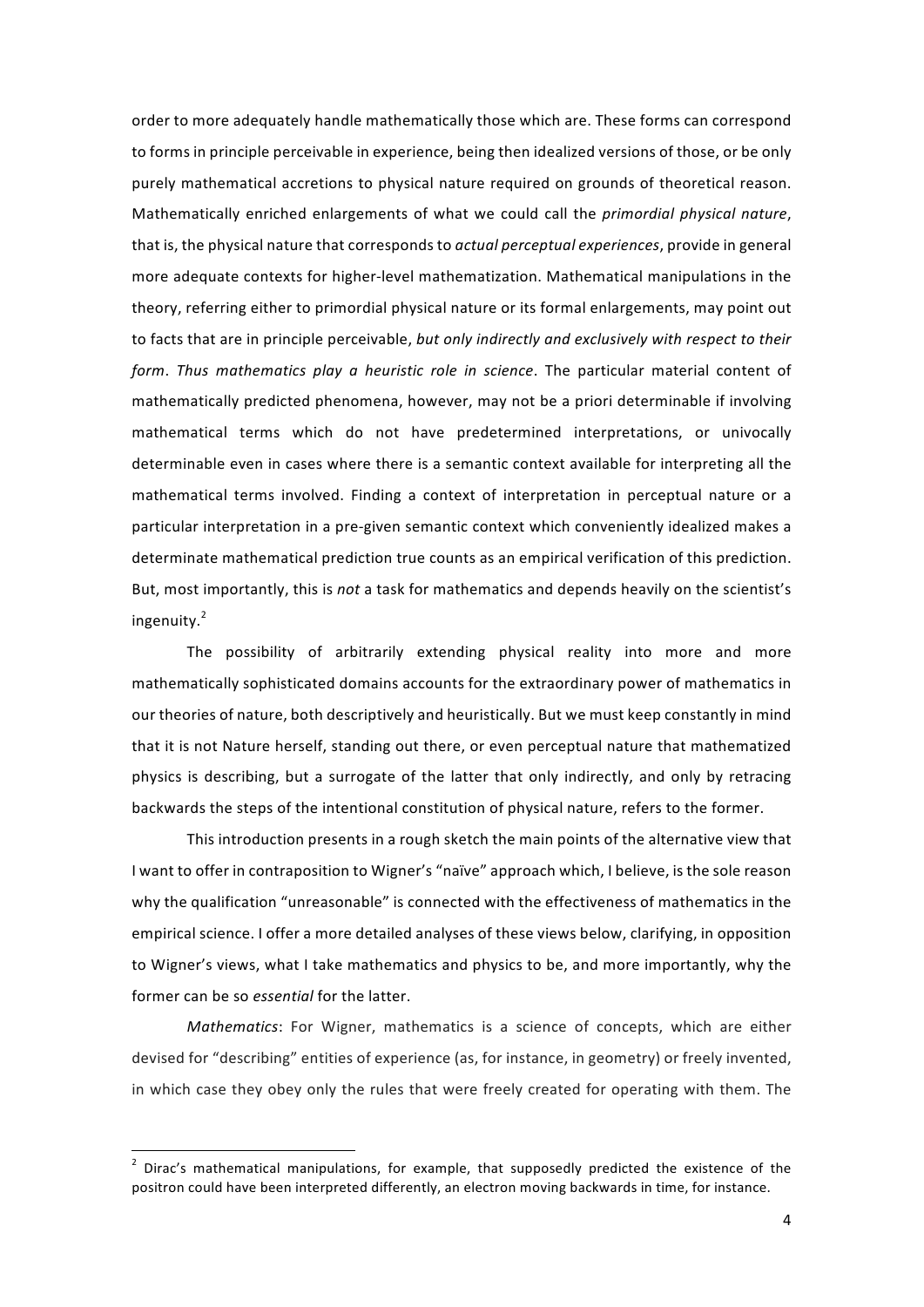latter are more common "in advanced areas of mathematics, which play such an important role in physics". $3$  This characterization can, I believe, be accepted without much reservation. The role concepts play in mathematics, however, deserves closer scrutiny.

Concepts are tools of the understanding for categorizing *objects* (intuitions, perceptual data and similar *individuals*) in order for them to be *thought*. According to Kant, we think through concepts (*KrV* A19/B33). So, concepts must be able to circumscribe well-determined realms of objects (or whatever counts as *given* to understanding). Sometimes objects are given independently of concepts, which are abstracted from them and characterized through *common notes*. But sometimes objects are *given* through concepts, which are both *means of donation* of and *tools for thinking* about objects. In mathematics both cases occur. Theorizing about a determinate domain of objects requires a language in which objects and concepts are denoted by, respectively, nominal and conceptual terms. Explicit characterization of concepts also require convenient linguistic and conceptual apparatuses; a conceptual characterization is *adequate* if it succeeds in singling out descriptively the domain (or extension) of the concept, either the objects from which the concept is abstracted or those the concept purports to characterize. The explicit characterization of a concept should, then, at least ideally, univocally determine the domain of the concept.

The categories of mathematics are essentially those of object and relation; mathematical descriptions are essentially descriptions of objects in relation, linguistically expressed, respectively, by nominal and relational terms. Mathematical descriptions can only hope *to fix* a domain of reference by establishing relations among objects of the domain and relations defined therein (in particular by means of properties, a particular type of relations). A typical characterization of a mathematical concept is that of finite cardinal number by the second-order Dedekind-Peano system of axioms.

The problems is that *no* linguistic characterization of any concept whatsoever, particularly in mathematics, is ever adequate. Domains of objects can only be uniquely determined *intuitively*, that is, by the immediate presentation of their objects in person, so to speak; for example, in perception or some form of intuition. Of course, the intuitive realm of numbers is a model of the Dedekind-Peano system, but it is not the only one. Even though second-order arithmetic is categorical, we can always artificially concoct domains of number-

<sup>&</sup>lt;sup>3</sup> "[...] mathematics is the science of skillful operations with concepts and rules invented for this purpose. The principal emphasis is in the invention of concepts. […] whereas it is unquestionably true that the concepts of elementary mathematics and particularly elementary geometry were formulated to describe entities which are directly suggested by the actual world, the same does not seem to be true of the more advanced concepts, in particular of the concepts which play such an important role in physics".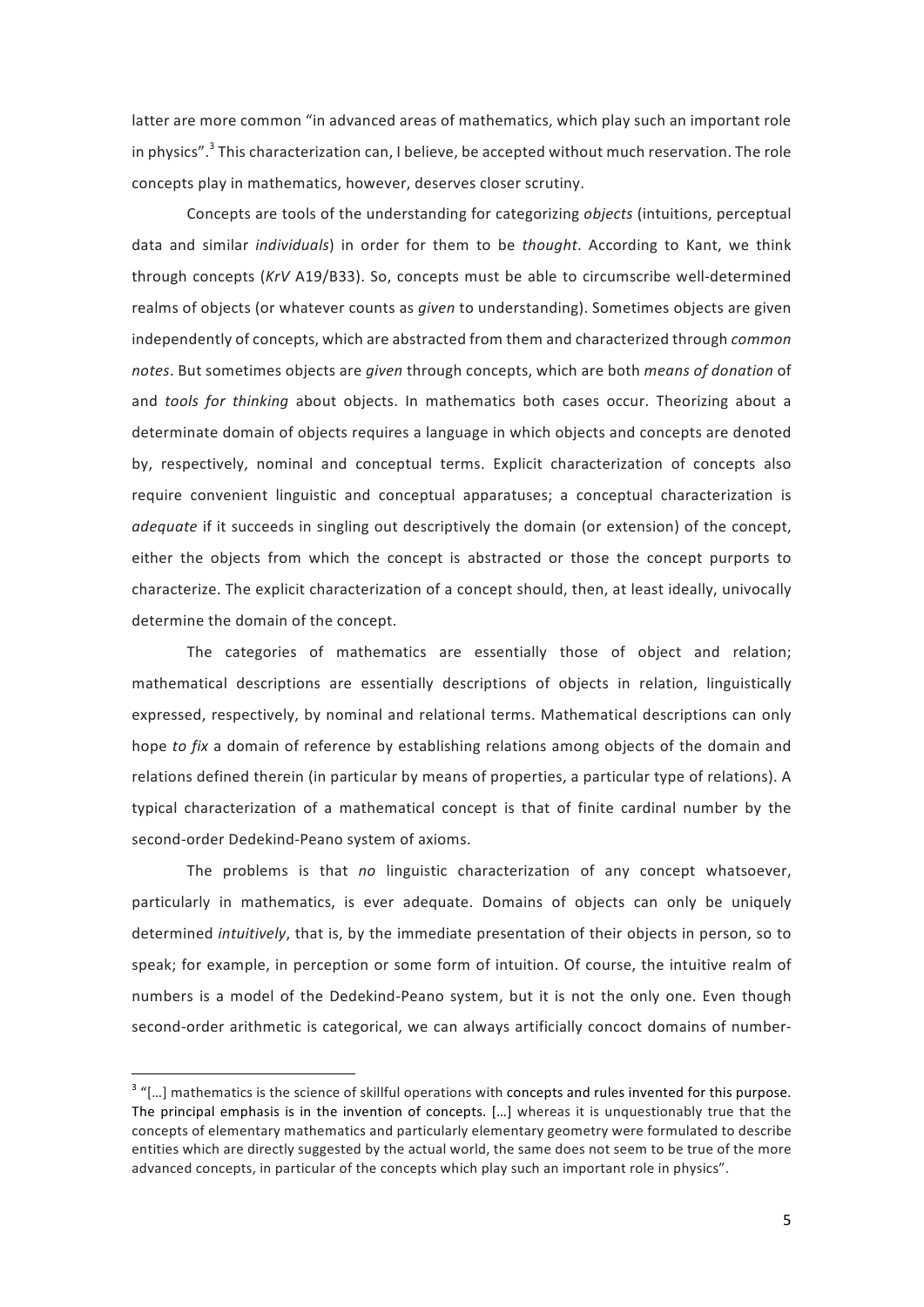like entities isomorphic to the realm of numbers proper that also satisfy the axioms. In order to circumscribe the axiomatic characterization of the concept of number to its *intended* interpretation we must resort to the original donation of this domain, numerical *intuition*. By *purely descriptive* means, i.e. in *language* only, we cannot ever adequately characterize concepts.

This is relevant when considering concepts that are *not* abstracted from intuitively given objects but freely invented. As we saw, in this case, the concept itself is the means of donation of the objects that fall under it. Let's consider Dedekind-Peano axiomatic system from this perspective. Numbers are no longer simply *described* by the axioms, they are instead *defined* by them. The numerical domain is now, *by definition*, *the* domain of entities that satisfy the axioms. But as we've just seen, the axiomatic characterization is unable to single out a domain of welldetermined objects, *the numbers*, and not mere number-like entities. The conclusion is that freely invented concepts cannot ever be donator of objects, if by objects we mean welldetermined *individuals*. They can, at best, single out object-forms or, to use Husserlian terminology, *formal objects*, determined as to form but indeterminate as to material content.

But *there is* something that the Dedekind-Peano system succeeds in characterizing, namely, the way in which the objects in *any* of its interpretations relate to each other. I will call the properties of a structured domain of objects, that is, a system  $A = \langle A, R \rangle$  formed by a collection *A* of objects and relations *Ri* defined therein, which only involve *these* objects *with respect to these* relations *structural* properties of the domain. Structural properties are expressible in any language that can be interpreted in the system **A** (and *only* in them); I will call these descriptions *structural descriptions*. They can be classified with respect to the language in which they are given, first-order, second-order, etc. Structural properties are *formal* in the sense that different structured systems can have the *same* structural property. The axioms of Dedekind-Peano express formal-structural properties that are shared by an entire family of isomorphic structured systems, and these only. I will call such a system a *structure*. A structure is, then, a *class of isomorphism* or, on a more philosophical perspective, an abstract entity, a *form*, which is indifferently embodied in any member of the class (and which can be intuited provided the necessary intuitive act is performed, *abstraction* in this case) or "emptily" meant by a *categorical* system of axioms. The Dedekind-Peano axiomatic system, in particular, characterizes the "numerical" ω-structure determined by the "successor" relation (which can be embodied in objectual domains that have nothing to do with numbers or the successor relation proper, hence the scare-quotes).

Conceptual descriptions in mathematics (but not only in mathematics) boil down to structural descriptions of the *extensions* of the concepts described. We often use concepts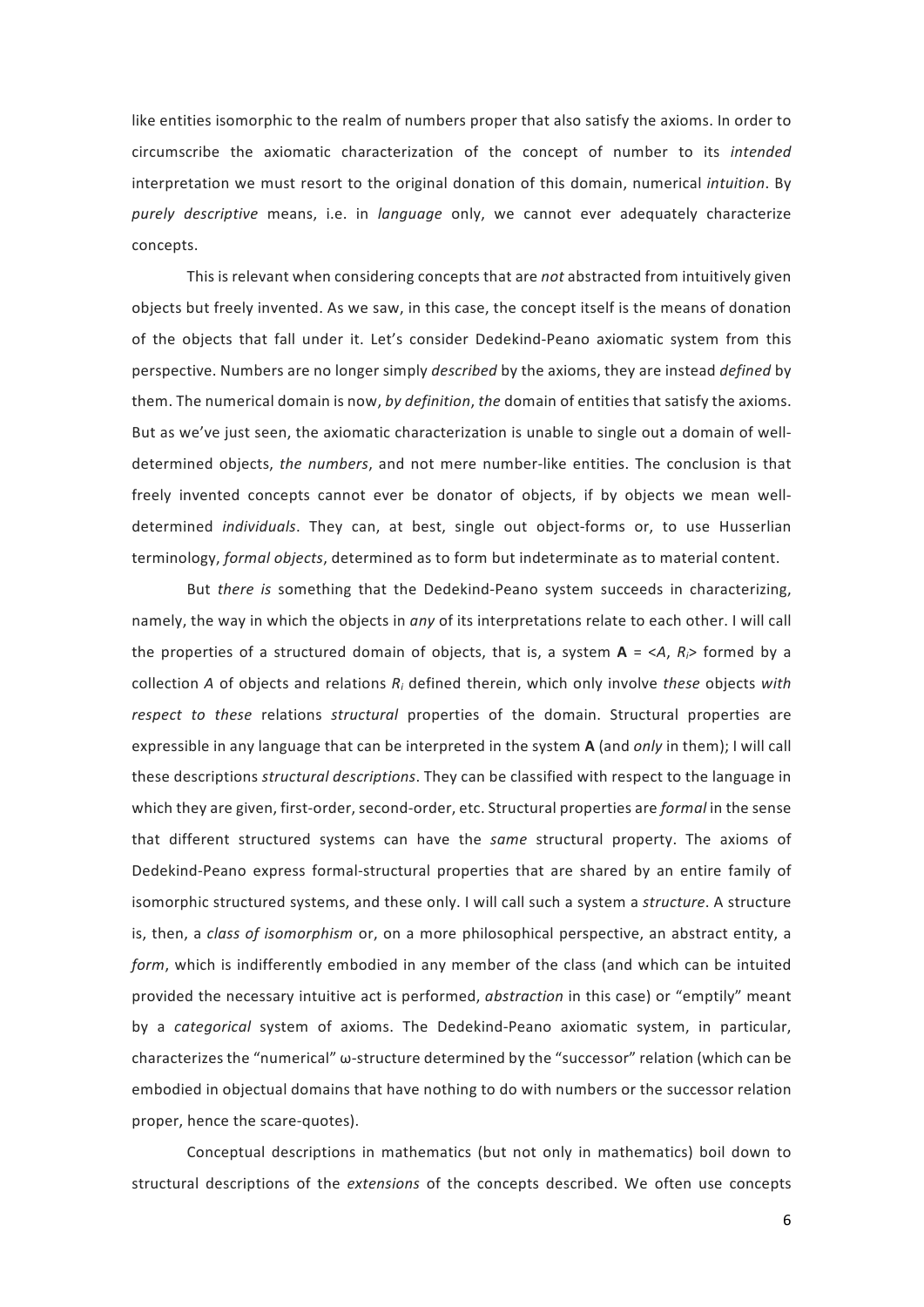assisted by intuition, which fix intended domains of application<sup>4</sup>; the fact, however, remains that descriptions of concepts, no matter how accurately carried out, are only formal-structural descriptions; they hold in the domains of the concepts envisaged but also in all domains isomorphic to them. This alone accounts for the range of applicability of mathematical concepts, which often extrapolate the context in which they were created.

In short, to the extent that mathematics involves language and linguistic characterization of its concepts, it must be content with expressing only structural properties of conceptually circumscribed domains of objects. It is then more appropriate to characterize mathematics as the science of structures or families of structures which are either abstracted from intuitively given structured domains or freely invented.

*Physics*: According to Wigner, "the physicist is interested in discovering the laws of inanimate nature". This pretty much characterizes physics for him; inanimate nature is submitted to *laws*, the role of physics is *to discover* these laws. This simple, apparently undisputable claim harbors presuppositions that are so ingrained in our way of thinking that are not even noticed. It is my belief that only by uncovering the many layers of hidden presuppositions beneath our conception of nature that we can hope to dispel the "mystery" that surrounds the effectiveness of mathematics in physics. Here are some:

1. The *realist* presupposition that nature is a *given*, which perception and understanding simply stumble upon.

2. The presupposition that nature is submitted to *laws*.

It follows from (1) and (2) that the laws of nature are *intrinsic* to nature and have *nothing*  to do with *our* particular way of *experiencing* nature and *categorizing* our experience of nature. Nature is uncritically taken as a closed domain of being, completely determined in itself and submitted to laws, the task of the natural scientist being that of *discovering* the laws of nature.

Let's consider the first presupposition. Nature is a given which we apprehend in perception; we perceive *Nature herself*. According to this presupposition, perception has no part in shaping nature *as we perceive it*. Evidences, however, indicate that the perceptual systems play an active role in perception. Indeed, the first task of the senses is *to filter*; our eyes are sensitive to only a small fraction of the electromagnetic spectrum; our ears can perceive only a reduced range of frequencies, and so on. But, more importantly, the perceptual systems operate in association with pre-categorical, built-in intentional systems whose task is *to make sense* of sensorial impressions. Instead of an incoherent mass of data coming from the senses, we perceive objects, objects *in relation*, patterns of objects, phenomena, processes, etc. Perception

<sup>&</sup>lt;sup>4</sup> Bare intuition and conceptualization account, respectively, for reference and meaning.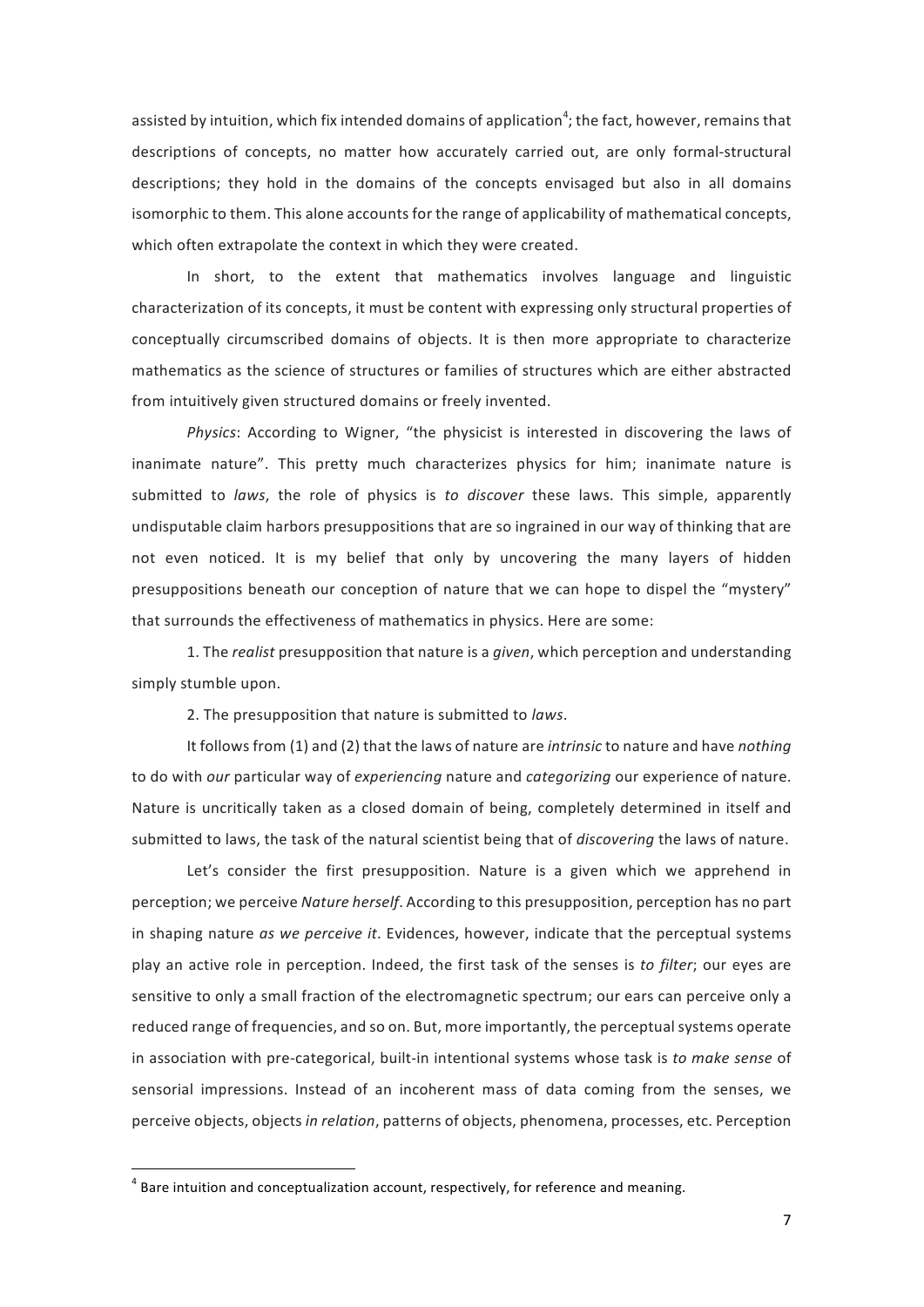is an intentional act, and nature *as perceived* – that is, *perceptual* nature – seems to bear to a considerable extent *our imprint*. If this is true, the immediate object of physics is not nature "out there", simply given to us – what I called earlier Nature herself –, but perceptual nature, intentionally elaborated by us, or still something erected on the basis of perceptual nature.

In fact, as history shows, the true object of physics, at least from the XVI century on, is not primarily *perceptual* nature, but a *mathematical* substitute of it which I call *physical* nature. 5 Regardless of whether perceptual nature already bears the imprint of particularly human forms of perceiving or else, whether perception simply mirrors nature, the fact is that we perceive patterns, forms, or structures in nature. Whether some of these structures, at least, are contributions of our perceptual system in the processing of the hyletic material coming from the senses or whether the structures we perceive are all intrinsic to nature, the fact remains that we perceive structures in nature. And who says structure says mathematics. Mathematics is the science of structures, either freely conceived or intuitively presented to consciousness; *the creation of mathematics as an intellectual endeavor so early in human history testifies to the ubiquity of structures in human experience*, *our capacity to consider them abstractly and our willingness to invent more*.

Some perceptual structures stand out so conspicuously that they invite mathematical investigation; for example, the proto-geometrical and topological structures of perceptual space. But, more often, the patterns that we perceive in nature can only become fully mathematical by being *idealized*; perceptual space, for example, only admit a geometric structure proper, including a metric structure, after being idealized into a manifold of mathematical points.<sup>6</sup> Privileging structures of experience that admit, either directly or upon idealization, a mathematical treatment was a novelty introduced in science at the beginning of modern times (by Galileo, Descartes, and Newton, among others); this *radically changed our conception of nature*, *physical nature, a mathematical manifold accessible only to mathematical reason* replacing *perceptual nature* as the immediate object of concern. Two intentional acts stand between perceptual nature and the conception of nature of modern physics, physical nature, *abstraction*, which brings relations and correlations, that is, form instead of content, to the focus of scientific interest, and *idealization*, which makes forms discernable in perception

 <sup>5</sup> I here follow the lead of Husserl's seminal work *The Crisis of European Sciences and Transcendental Phenomenology* (Evanston, IL: Northwestern University Press, 1970; Engl. trans. from *Die Krisis der europäischen Wissenschaften un die tranzendentale Phänomenologie*, Husserliana vol. VI, The Hague: M. Nijhoff, 1954 (1936))

 $^6$  See, for instance, Hermann Weyl discussion of the abyss between the intuitive (perceptual) continuum and the mathematical continuum in his *Das Kontinuum* of 1918 (Engl. Trans. *The Continuum*, S. Pollard and T. Bole (trans.), New York: Dover, 1994)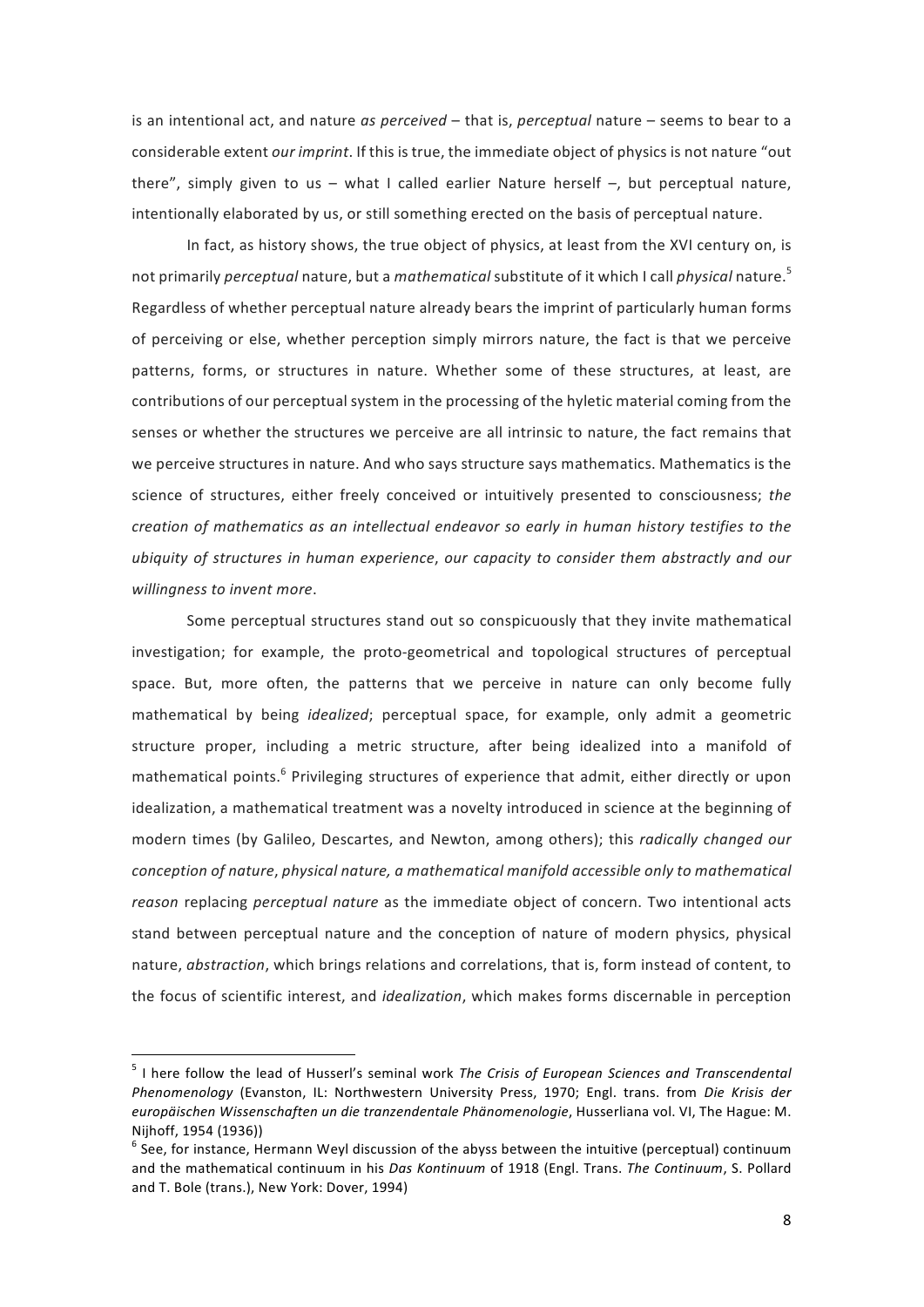into mathematical forms properly (thus reducing forms which are actually *perceived* to rough *approximations* of supposedly *more real* mathematical forms).

The *matter* of perception (stuff like sounds, colors, etc.), however, is not simply dismissed but given objective representatives in an overall scheme of causations and correlations reducible to mathematical determinations. Colors, for instance, among other "secondary qualities", are taken as mere subjective impressions "caused by" a determinate type of radiation that shows up in the explanatory scheme of science as a mathematical "field" filling empty space and characterized by a set of mathematical parameters.

Let's now briefly consider the presupposition that nature is submitted to laws. Obviously, no amount of evidence can count as either a *proof* or a *disproof* of this presupposition; so, it cannot have the status of a scientific *hypothesis*. Particular laws can be hypothetical but the presupposition that nature abides to the rule of law cannot. But if not a hypothesis, what then? The answer is straightforward: *the lawfulness of nature is also a component of the intentional constitution of our scientific conception of nature, it is how we conceive nature to be*. The presupposition stands no matter how often we are disappointed in submitting nature to laws simply because science *depends* on it. In physical nature the laws of nature are, of course, mathematically expressed, and the concepts for adequately expressing them often require mathematics in an essential manner (the examples are legion, instant velocity, entropy, fields of different types, scalar, vector, tensor, observable in quantum mechanics, etc., etc.).

By ignoring the intentional process involved in the modern conception of empirical nature and by reinterpreting the historical development of this process as the unveiling of the *true nature* of nature (Galileo appearing in the process not as the inventor of a *method* for investigating perceptual nature, but as the discoverer of a *truer nature* behind the given of perception only accessible through mathematics, the famous Galilean metaphor about the book of nature) Wigner takes by a *given* what is only a *product*. The "mystery" of the applicability of mathematics in physics derives from this identification. Obviously, mathematics must have a major role in the investigation of the mathematical manifold that physical nature is conceived as being, but insofar as one sees physical nature as a given and mathematics as a product of human culture developed for the most part without paying particular attention to how nature is, one is inevitably faced with a puzzle. In fact, the applicability of mathematics in physics is only an aspect of a more general logical problem, interesting in itself, that of the applicability of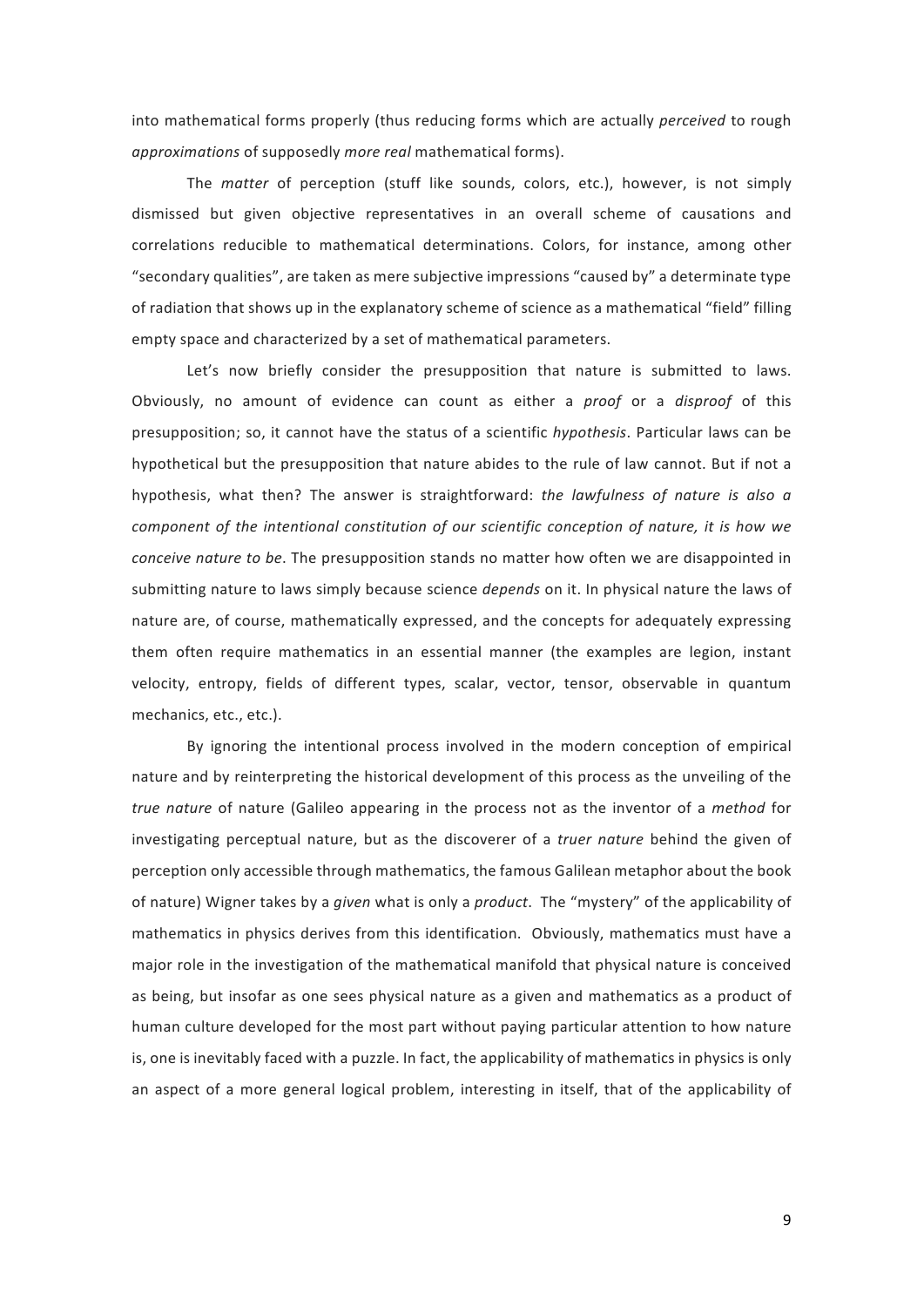mathematics in mathematics, which boils down to the logical problem of how different structures and their theories relate to each other.<sup>7</sup>

*The applicability of mathematics in physics*: Wigner recognizes the following applications of mathematics in physics:

1) As a tool for drawing consequences within the mathematical theories of nature. This, of course, requires that nature has already been mathematized so theories of nature are mathematical theories. This, as Wigner says, is a straightforward use of mathematics in science that poses no problem.

2) As an essential conceptual instrument for the formulation of the laws of nature. For Wigner, this is how mathematics becomes master of the field. Wigner gives as example Dirac's formulation of the laws of quantum mechanics: there are two basic concepts, states and observables, the former are vectors in a Hilbert space, the latter are self-adjoint operators, the possible values of observations are proper values of these operators, and so on. The spaces of quantum mechanics are complex spaces and, as Wigner observes, the theory of complex numbers and analytic functions seem "destined to play a decisive role in the formulation of quantum theory". Wigner sees a "miracle" here, similar, he says, to the double "miracle" that nature is submitted to laws and that that the human mind has the "capacity to divine them".

Before proceeding, let's consider the miraculous character of the existence of laws of nature and our capacity to divine them. As we have seen above, the lawfulness of nature is an intentional aspect of the constitution of the concept of nature, not something that we discovered by observing nature (regularities that are effectively observed depend on a way of looking and a selection of what to look at and cannot per se *justify* the presupposition that nature's behavior accords to laws). Moreover, our modern conception of physical nature was devised so as to be accommodated within an essentially mathematical model of explanation, which fits our resources of explanation. Wigner sees "miracles" where he should see intentional action. The best explanation Wigner can offer of this "miracle" is to remember Einstein rather suspicious claim that mathematics is driven by a notion of beauty and the theories of nature that we are willing to accept are the beautiful ones. Of course, anyone who has so far attempted a characterization of mathematical beauty or elegance has failed, and, moreover, there are plenty of ugly, but nonetheless useful mathematics.

 <sup>7</sup> Husserl reserved a whole chapter of formal logic for this task, *formal ontology*, of which formal mathematics is a part (see in particular his *Formal and Transcendental Logic*)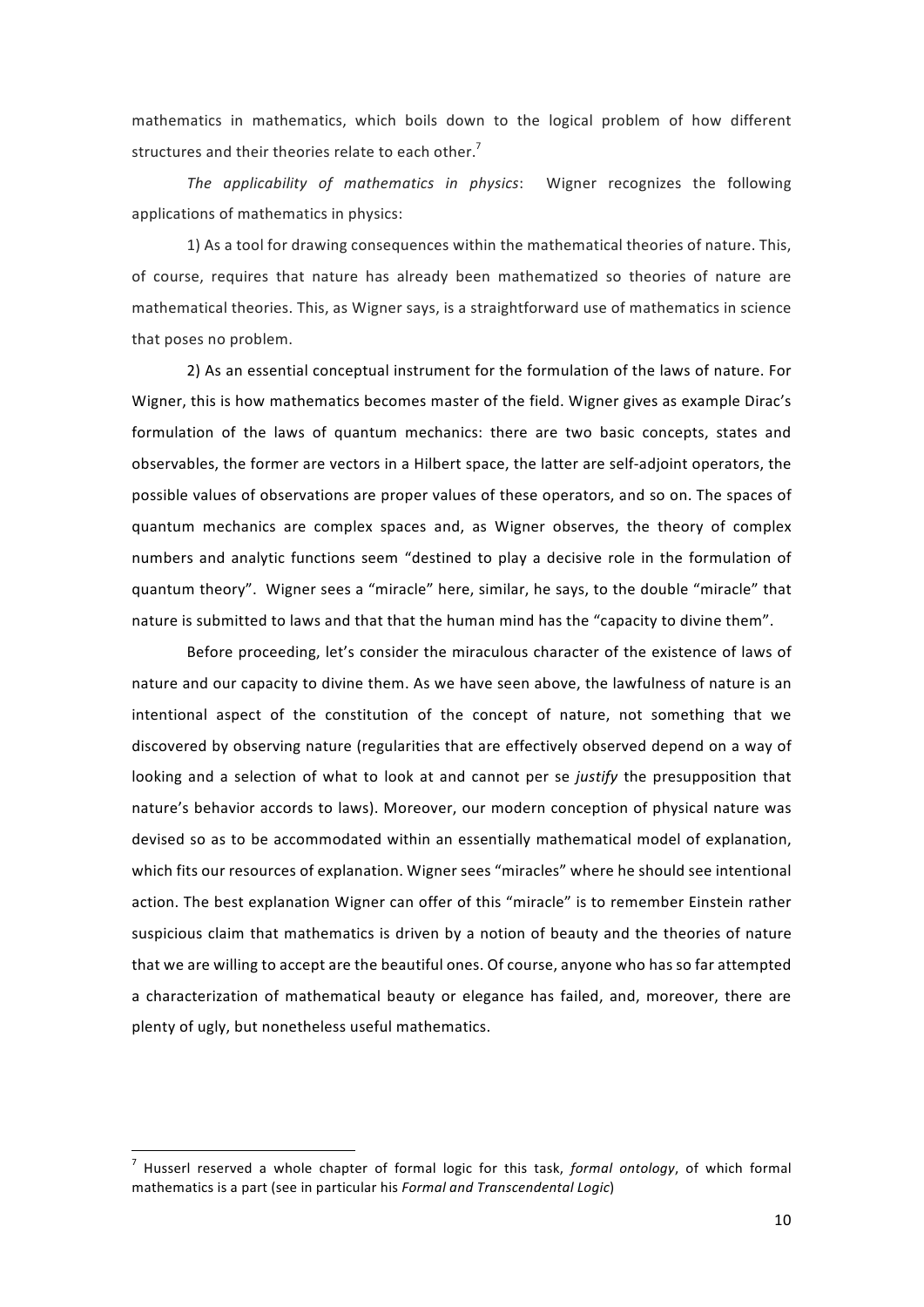But Wigner has a stronger claim, namely, that the language of mathematics is the *correct* language of nature. He gives two cases in which mathematics seems to offer the *natural* context for a law of nature to be expressed:

*a*) Newton's law of gravitation. After Galileo and others had established the law of falling bodies, Newton extended it to a law of gravitation which is *much more accurate* than Newton could have possibly expected given the experimental data of the time. Moreover, Newton's law depends essentially on non-intuitive higher mathematical concepts such as that of a second derivative. Of course, by choosing to express the law of falling bodies as a *mathematical* relation involving space and time (a quadratic function), Galileo chose a *style* of explanation (in particular, by mathematizing the continua of space and time *beyond the limits of accuracy of the means for measuring time and distance of the time*), and prepared the field for analogous explanations. Now, a body in orbit is a limit case of a falling body, and within the context of explanation inaugurated by Galileo it is to be expected that the trajectories of orbiting bodies (ellipses or conic curves in general) should belong to the same class of curves of falling bodies (parabolas). Newton genius revealed itself in offering a *unifying dynamical principle* to movements both in earth as in heaven and in the development of its theory well beyond the point where his predecessors (Boyle, Hooke, and others) had arrived.

Wigner calls our attention to the *accuracy* of the law of gravitation. By accuracy he means that the law holds beyond the limits of its evidential basis. The law is confirmed by much more refined evidence than that available at the time it was "discovered". By being an *ideal* law, involving, that is, idealizations concerning in particular the structure of space and time, Newton's law is, of course, like all laws of mathematical physics, accurate only up to certain limits of approximation. As our means for measuring physical magnitudes improve, "errors" vis-à-vis the law are more likely to appear. A law is more or less accurate depending on how soon "errors" are detected. *Any* empirical law is accurate until it isn't, and Newton's law is no exception. Being *ideal* laws empirical laws never perfectly *match* the *perceptual* data available and there usually is a range within which data can vary and still accord to the law. It is like drawing a line on the plane that crosses a number of pre-established regions; in general, the line that is chosen still satisfies the condition even when the regions are narrowed within certain limits. The precession of Mercury's perihelion, however, to name one example, was from the beginning a reminder of the limits of accuracy of Newton's law.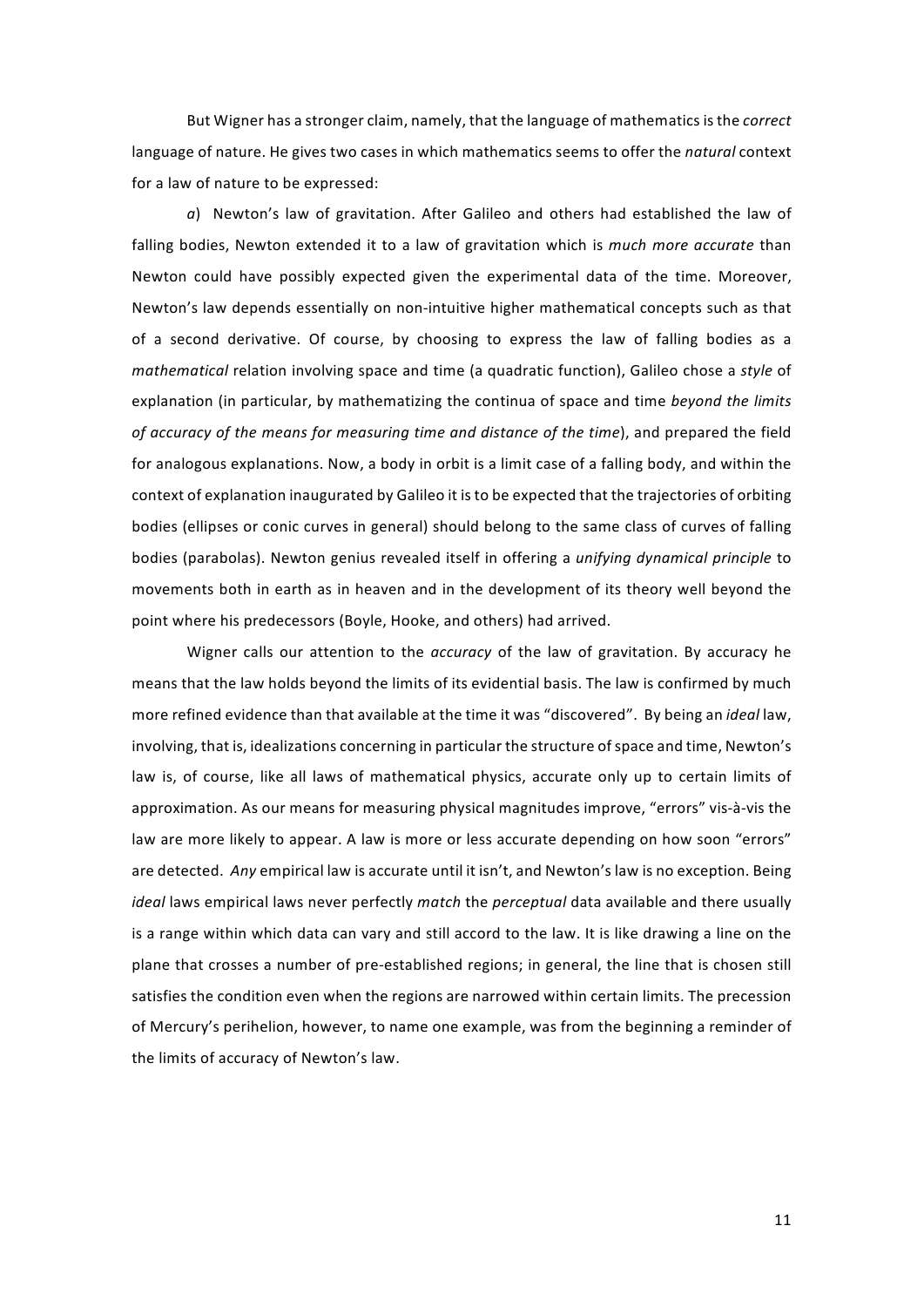But mathematical accuracy cannot always be equated with correctness, as Wigner himself recognizes.<sup>8</sup> Let's consider an example. The Babylonians and other peoples had from the earliest antiquity amassed an impressive quantity of numerical data related to the motion of heavenly bodies. These data concerned movement and relative position. Many *different* mathematical models, within different conceptual schemata, were offered throughout history to make mathematical sense of them. Although differing in many aspects, d*ifferent* models, Ptolemy's (geocentric), Copernicus' (heliocentric) or Tycho Brahe's (mix of heliocentric and geocentric) were *sufficiently accurate* to both make sense of the data *and allow for good previsions*. Ptolemy's model had to resort to things like epicycles, deferents, "excentric" points and equant points to concoct a picture of reality that *accounted for* the "observable data", *but did it with a sufficient degree of accuracy*. From our perspective Ptolemy's is a *wrong* picture of reality, but it is nonetheless good enough to save the phenomena. In fact, *any* amount of astronomical data concerning the movement of bodies in the solar system can be "saved" to *arbitrary degree of accuracy* within Ptolemy's system by using enough epicycles.

Norwood Russell Hanson says:<sup>9</sup>

There is no bilaterally-symmetrical, nor excentrically-periodic curve used in any branch of astrophysics or observational astronomy today which could not be smoothly plotted as the resultant motion of a point turning within a constellation of epicycles, finite in numbers, revolving upon a fixed deferent

Hanson's paper concludes with the following remark: "[…] Ptolemy's mathematics was, in principle, as powerful, at least for the special problems before him, as is our own in dealing with the same problems". So, the accuracy of mathematical theories vis-à-vis either the data available at the moment of their elaboration *or data which become available later*, *no matter to which degree*, cannot count as an indication of the ability of these theories to "miraculously" describe empirical *reality* accurately.

Wigner is also puzzled by the fact that Newton's law involves highly non-intuitive mathematical concepts such as that of a second derivative. The fact, however, is that this notion does not have anything to do with our intuitive, perceptual experience of nature, only with a mathematical surrogate of it. Mathematical concepts do not apply to nature as *perceived*, only to nature as intentionally *conceived*, that is, physical nature, an abstract, idealized, and often mathematically enriched version of the former.

Wigner provides some examples in his paper, in particular the free-electron theory. He says, referring to physical theories, that "their accuracy may not prove their truth and consistency".

<sup>9</sup> "The Mathematical Power of Epicyclical Astronomy", *Isis* **51**(2): 150-158, 1960, p.154-5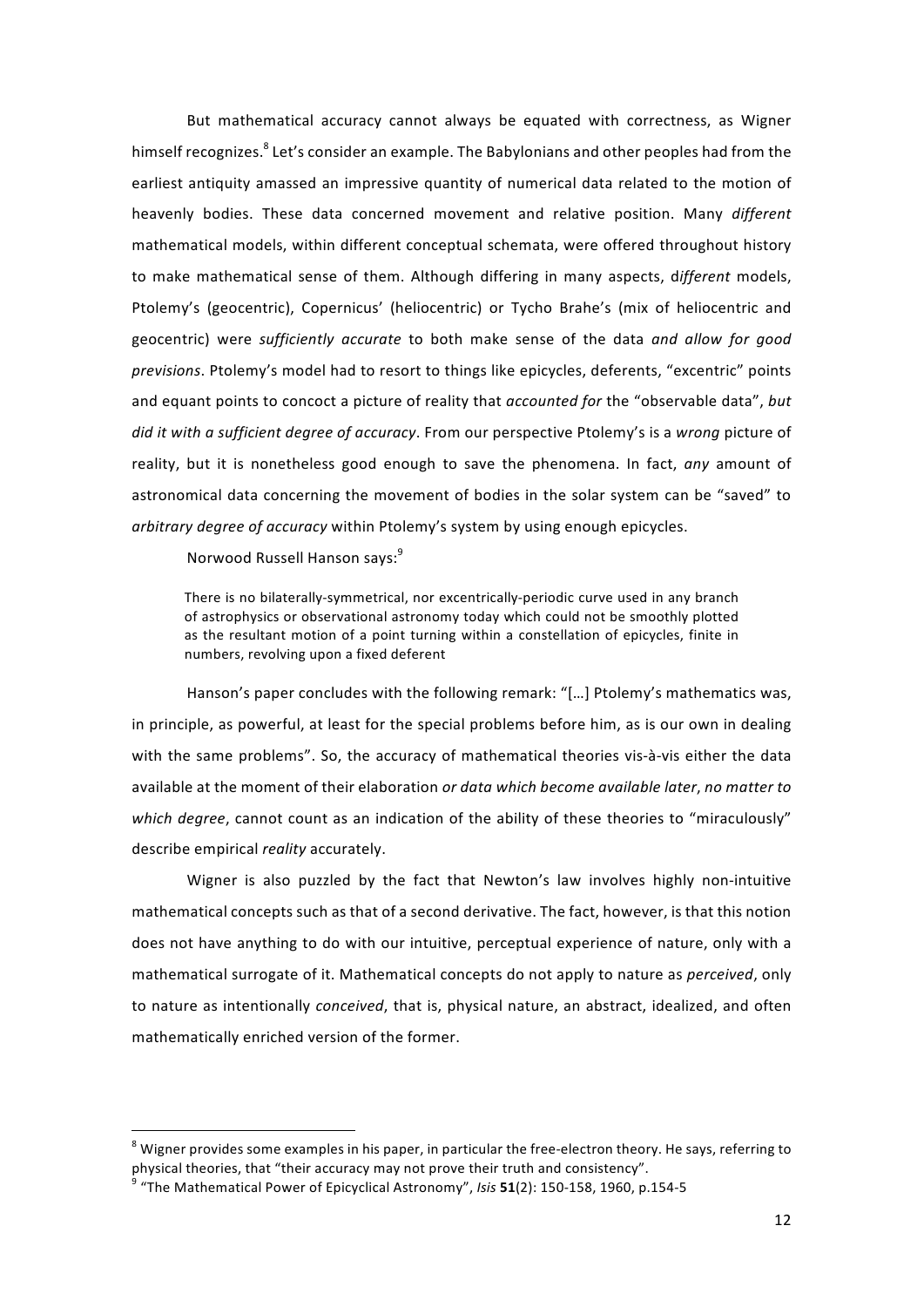Another feature of physical laws that impresses Wigner is the happy association of limited scope with accuracy. Mathematics, he believes, has the power to isolate particular aspects of reality and then describe them with astonishing accuracy. I have already showed that accuracy is not an indication of truth, in some sense of truth adequate for mathematical laws of nature (which obviously involves more than mere adequacy to the data). Now, as shown above, the constitution of physical nature involves *selecting* from perceptual nature precisely those features that can be mathematically represented. Mathematical laws of nature, which express mathematical relations among mathematical idealizations and mathematical representatives of specific features of experience, have the scope we give them. The surprising fact is that these laws can sometimes be extended to domains other than those in which they were established*, even if prima facie they do not even make sense in these new domains*. Wigner provides examples of this phenomenon. First, the quantum rules devised empirically by Heisenberg were given a mathematical formulation in terms of matrices by Born and others. The mathematical theory was then applied to problems other than those that originated the empirical calculus in the first place (even to problems for which this calculus was meaningless), proving to be in fine agreement with the empirical data. Second, the theory of the Lamb shift, a mathematical theory with practically no empirical support, which, nonetheless, proves to be extremely accurate in confront with experience. In both cases, according to Wigner, one gets out of the mathematical theory *more* than one has put in, and this, he thinks, defies understanding and explanation. I beg to differ.

The most relevant fact to be noticed is that mathematical laws can only express formalstructural properties of their domains, which, remember, are *mathematical* domains where *certain* features of experience can be represented, but only in *idealized form*. Mathematical laws are formal laws. As Hermann Weyl put so candidly, mathematics can only express what is most *superficial* in experience, its formal properties, *which different domains of experience can share*. It is a trivial fact that even radically different contexts can have the *same* or *similar* formal properties. So, there is no a priori reason why *particular* mathematical domains cannot (1) represent *other aspects* of the *same realm of* experience for which they provides adequate representation or, (2) be formally similar to *other mathematical domains*, representing *different realms of experience*. The fact that laws of physical nature, adequate for particular realms of experience, happen to be adequate for different realms of experience, which may not have anything to do with the original ones, is a trivial consequence of the fact that the laws of physical nature are formal-structural laws, which different domains can well share. Hence, the fact that a *particular* law of physical nature can be extended to realms of experience other than those for which it was designed should not be a source of surprise, for any such law can in principle,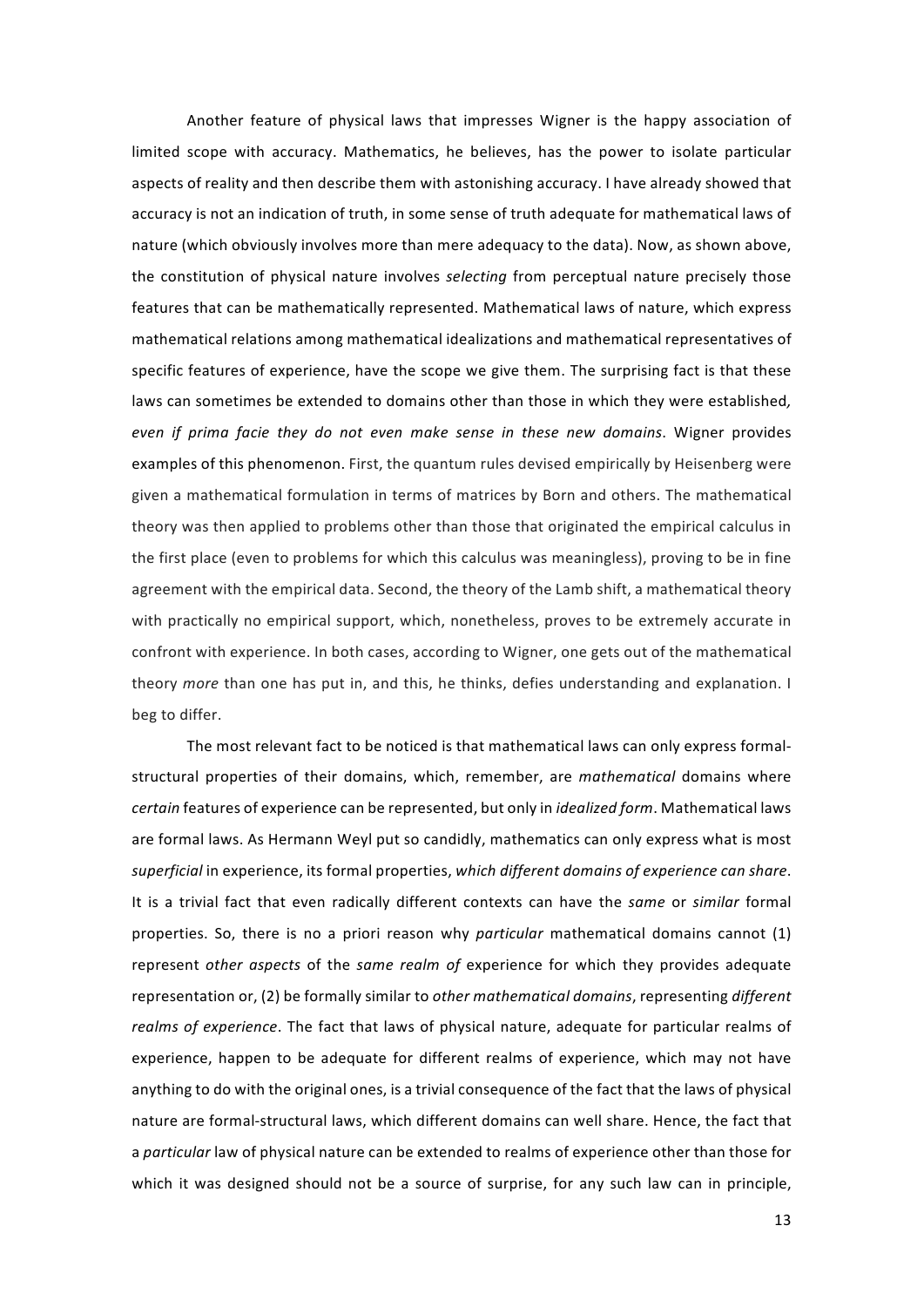although not necessarily be so extended. To get more from mathematics than what was put into it is a happy, but explainable and understandable fact.

There is a third, and to some more puzzling aspect of the applicability of mathematics in science, the heuristic uses it can be put to. Let's consider a paradigmatic case, Maxwell's supposed "discovery" of displacement currents and electromagnetic waves, discussed by Marc Steiner.<sup>10</sup> Steiner is a philosopher who turned Wigner's puzzlement concerning the effectiveness of mathematics in science into a challenge to *naturalism*, the view, he explains, that man does not have a privileged position in the natural scheme of things. For him, the effectiveness of mathematics, especially as a heuristic instrument in science, defies a naturalist conception of nature and man's place in it. This is Steiner's account of Maxwell's discovery of the concept of displacement current:  $11$  noticing that the original law of Ampere<sup>12</sup> contradicted the equation of continuity, which expresses the conservation of electric charge<sup>13</sup>, Maxwell saw fit to add another term to Ampere's law, call it **X**14. Now, the equation of continuity implies that the divergence of **X** is equal to the time derivative of the volume density of electric charge<sup>15</sup>; it then follows from Poisson's equation<sup>16</sup> that **X** is proportional to the time derivative of the electric field<sup>17</sup>. So, if this term is allowed to join the density of "real" (i.e. conduction) electric flow in Ampere's law, electric charge is conserved. Ampere's law now has two terms, one due to the conduction and another to the *displacement current*<sup>18</sup>. The additional term, moreover, as Maxwell clearly saw, implies the existence of electromagnetic waves (later shown by Hertz in fact to exist).

 <sup>10</sup> "The Application of Mathematics to Natural Science", *The Journal of Philosophy*, <sup>86</sup> (9): 449-480.

<sup>&</sup>lt;sup>11</sup> In Steiner's own words (op. cit. p, 458): "Maxwell's procedure in writing down his immortal equations provides another example of this strategy. Once the phenomenological laws of Faraday, Coulomb, and Ampere had been given differential form, Maxwell noted that they contradict the conservation of electrical charge, though the phenomenological laws were strictly in accord with the evidence then available. Yet, by tinkering with Ampere's law, adding to it the 'displacement current', Maxwell succeeded in getting the laws actually to imply charge conservation. With no other empirical warrant (Ampere's law stood up well experimentally; on the other hand, there was 'very little experimental evidence' for the physical existence of a 'displacement current' [*these words are Maxwell's own; he* however is not referring to the existence of a displacement current, but to the fact that, like "real", *conduction currents, displacement currents can also produce magnetic effects JdS*]), Maxwell changed Ampere's law to read that (the 'curl' of) the magnetic field is given by the sum of the 'real' current and the 'displacement current'. Ignoring the empirical basis for Ampere's law (magnetism is caused by an electric current), but by formal mathematical analogy, Maxwell now asserted the law even for a zero 'real' current! Thus did Maxwell predict electromagnetic radiation, produced later by Hertz".

<sup>12</sup> curl **H** = 4π/c **i**, where **i** is the density of electric flow, i.e. the amount of electric charge crossing per unit time a unit surface perpendicular to the flow, from which it follows that div **i** = 0.

<sup>13</sup> div **i** + ∂ρ/∂t, ρ = volume charge density.

<sup>&</sup>lt;sup>14</sup> The law now reads: curl **H** =  $4\pi$ /c (**i** + **X**).

<sup>15</sup> div **X** = ∂ρ/∂t

<sup>16</sup> div **E** = 4πρ, and so div ∂**E**/∂t = 4π∂ρ/∂t.

<sup>17</sup> **X** = 1/4π∂**E**/∂t.

<sup>18</sup> curl **H** = 4π/c **i** + 1/c ∂**E**/∂t, 1/c(∂**E**/∂t) being the displacement current.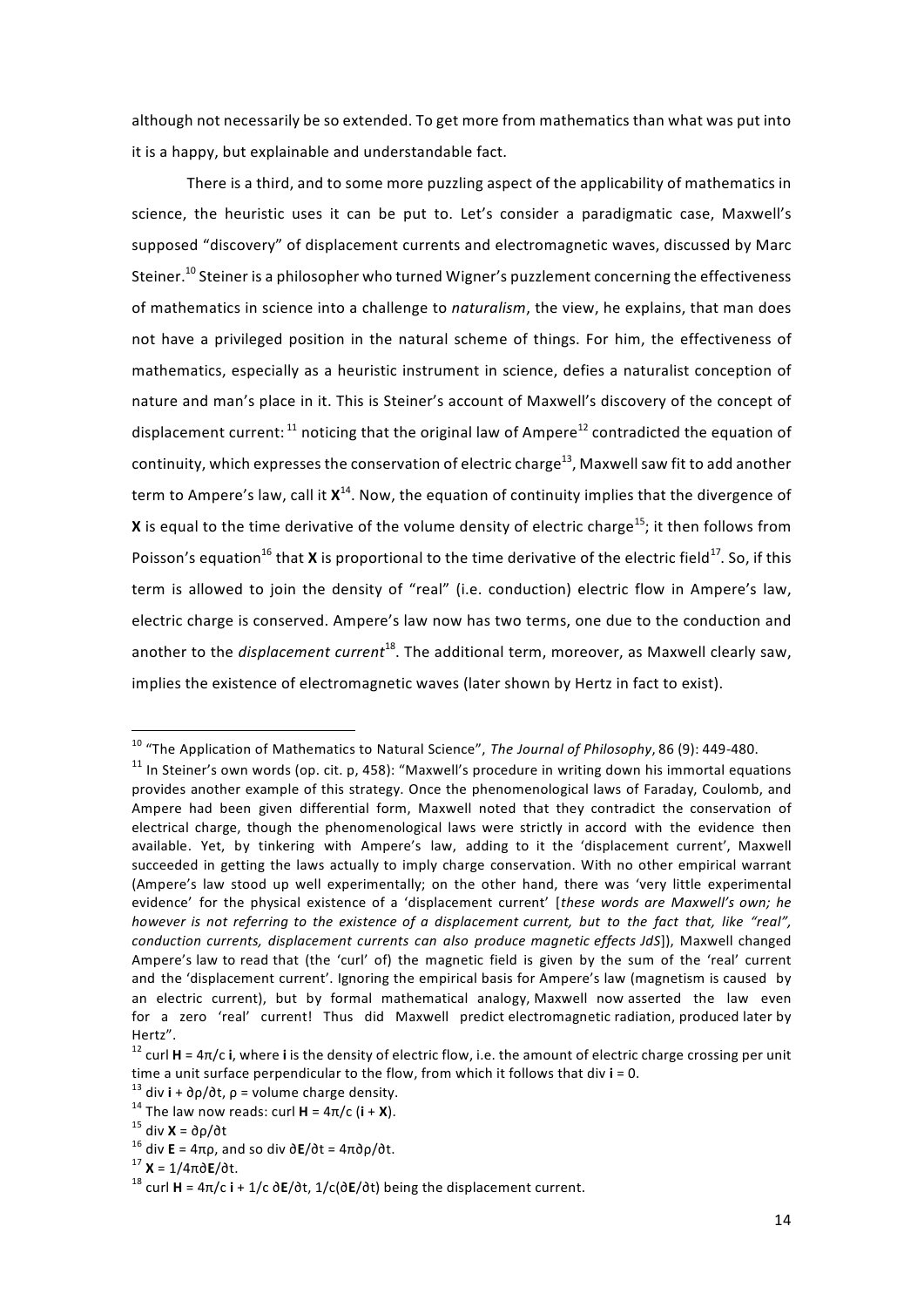This line of reasoning, Seiner claims, is purely formal; supposedly, there was no *physical* or *empirical* reason for the introduction of the displacement current. Therefore, he concludes, Maxwell's heuristic methodology relied solely on second-order mathematical analogies. However, even if this were a historically faithful account (which it isn't) Steiner's conclusions would not be warranted, for if this were how Maxwell hit on the notion of displacement current he would have had a *physical* motivation for it, namely, *that electric charge must be conserved*. Mathematical manipulations would have been used only to find out the *form* – and *only* the form – the flow of "missing" charge took.<sup>19</sup> They would have shown him that the density of this flow *had to be formally equivalent* to the time derivative of the electric field, *which could then be seen as formally equivalent to the density of an electric current*, the displacement current, *even in the absence of conduction currents*.

The above, however, is an unfaithful account of historical facts; the notion of displacement current was in fact *naturally required* by Maxwell *physical* model of electromagnetic phenomena; if anything, his discovery was based on *formal* analogies between *physically different domains of experience*. Electromagnetic action has, of course, mechanical effects. This naturally led Maxwell to conceive of a mechanism – in the literal sense of the term – that would produce these same effects; that is, to the elaboration of a mechanical model of electromagnetic phenomena (see Maxwell's "On Physical Lines of Force", 1861-2). The basic requirement was, of course, that the model had to behave in a formally equivalent manner to electromagnetic action with respect to its mechanical effects. In this model magnetic flux, in both conductor and insulators (*including the vacuum*), is directed along rotating vortex tubes; space (including *empty* space, it is important to emphasize, which was not seen as empty at all, but filled with ether) was, Maxwell imagined, filled with these rotating tubes of magnetic flux, between which he inserted "idle wheels" in order to eliminate friction. He identified the movement of these wheels with electric current. In insulators, they wouldn't be able to move freely, but could oscillate around their position of equilibrium. Maxwell then used this model to account also for the storage of electrical energy in insulators, which, of course, had to be done in some mechanical form. He supposed that in dielectrics the electric particles, when placed under the action of an electric field, would be forced to move from their equilibrium position – they would be *displaced* – thus storing potential mechanical energy.

<sup>&</sup>lt;sup>19</sup> This is a way mathematics can typically play a heuristic role in science, namely, by rendering explicit the formal consequences of certain general principles, such as the conservation of electric charge, in this case, or the principle of conservation of energy, as Michel Patty (La matière dérobée. L'appropriation critique de l'objet de la physique contemporaine, Paris: Éditions des Archives Contemporaines, 1989, particularly chapter IX, entitled "Modèles mathématiques et réalité physique, pp. 319-57) claims was the case in the "discovery" of the neutrino by Pauli.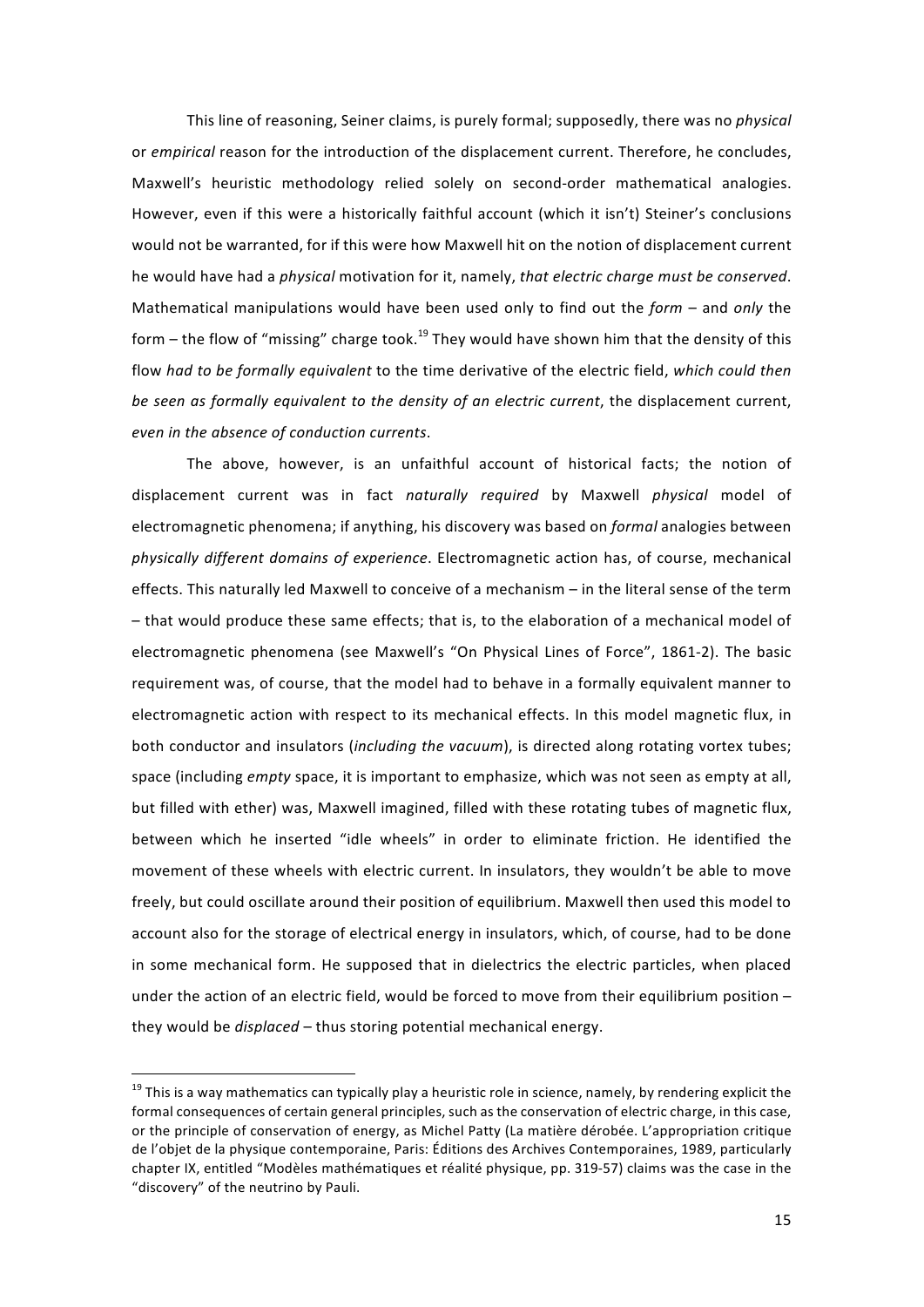Time-dependent electric fields would then give origin to small displacements appearing as small electric currents that would propagate as an electric current through the medium. Displacement current had been discovered. Since the displacement is proportional to the electric field **E**, the displacement current, i.e. the time derivative of the displacement is proportional to the time derivative of **E**. The density of displacement current can then be written as a multiple of ∂**E**/∂t and allowed to join the density of *conduction* current in Ampere's law. In short, for Maxwell, a variable electric field would, *even in the vacuum*, *even in the absence of conduction currents, simply because his physical model of reality would so require*, originate a variable displacement current.

But the elaborate mechanical machinery Maxwell devised is a *fiction*; it does not correspond *materially* to reality<sup>20</sup>. What does the fact that reality can be modeled by heuristically useful *fictions* tell us about the nature of physical theories and the applicability of mathematics? Since reality and Maxwell's model are only *formally* similar, formal similarities must figure prominently in the answer.

According to Maxwell (*Analogies in Nature*, 1856), we can investigate a realm of scientific interest by investigating another, materially different from, but *formally* identical to it, *because* science is interested in *relations* among things rather than things themselves. If phenomena we know well and phenomena we know less well (for example, mechanical behavior of fluid vortex tubes vis-à-vis mechanical behavior of electromagnetic action) have at least *some* formal properties in common it is reasonable to suppose they may have *more* formal properties in common. It is then a good idea to investigate the matter; it may pay off or it may not. If formal identity extends *further* or *deeper* than what was at first apparent (as we are justified to expect) it probably will $^{21}$ .

But, since formal similarities are all that matters in the modeling of reality, physical models of the type Maxwell used play only the role of physical supports of formal structure and can be substituted, often with advantage, by mathematical models.<sup>22</sup> So, purely mathematical manipulations within mathematical models of some conveniently idealized aspects of

<sup>&</sup>lt;sup>20</sup> Maxwell is quite clear about the purely formal relevance of his mechanical model: "the conception of a particle having its motion connected with that of a vortex by perfect rolling contact may appear somewhat awkward. I do not bring it forward as a mode of connection existing in Nature […]. It is however a mode of connection which is mechanically conceivable and it serves to bring out the actual mechanical connection between known electromagnetic phenomena." (Scientific Papers, vol. 1: 486, apud M. Longair *Theoretical Concepts in Physics: An alternative view of theoretical reasoning in physics*, Cambridge: CUP, 2003: 88-98, p. 97)

 $21$  Maxwell's model was admirably successful in accounting for all electromagnetic phenomena known at the time.

 $22$  Physical models (like Maxwell's) are superior only with respect to visualization.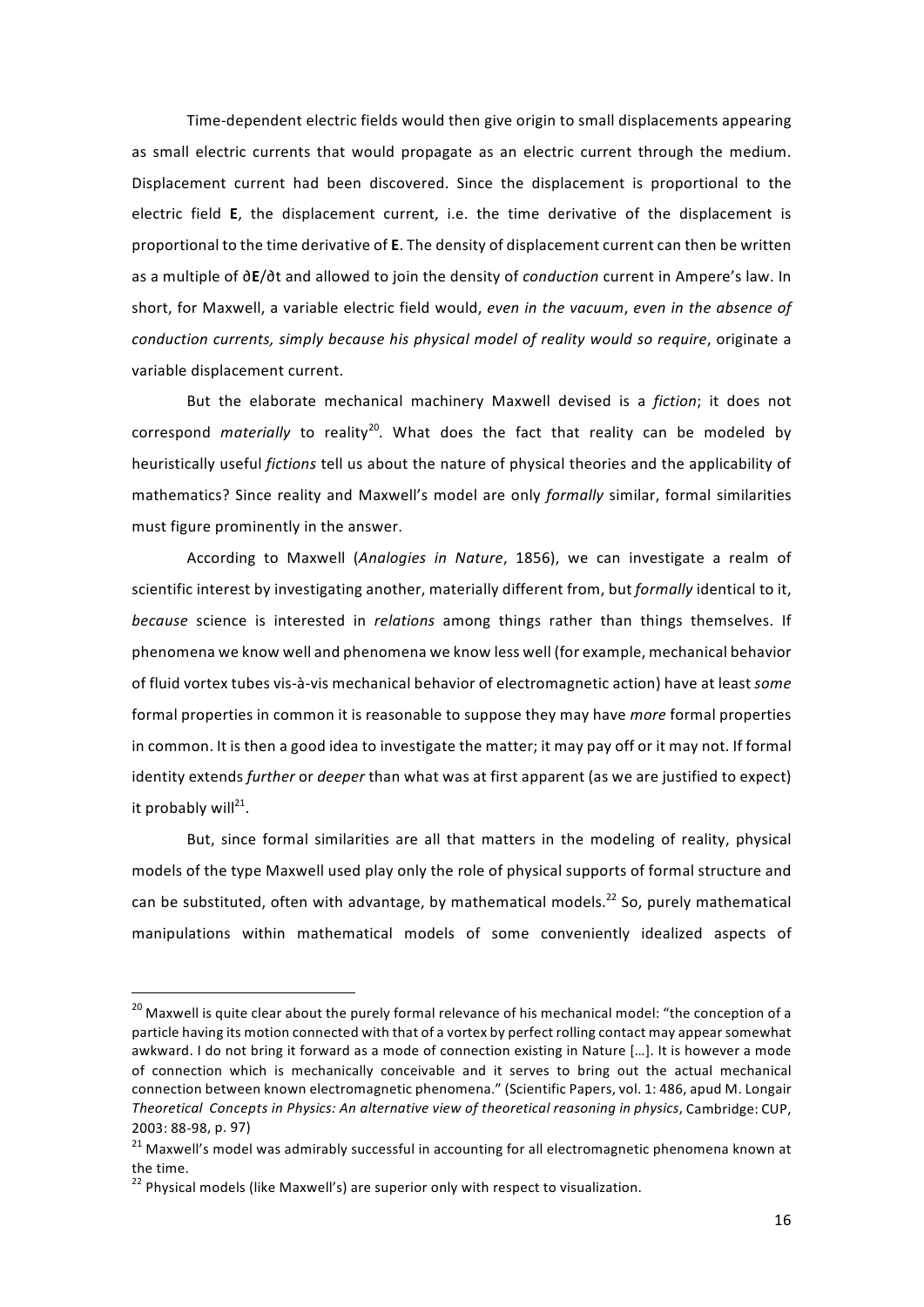experience can display unexpected heuristic virtues, not by directly pointing to hitherto unknown possibilities of experience, but by revealing particularly interesting formal properties of the models, whose material bases *may* consist in hitherto unknown possibilities of experience. It must be emphasized, however, that the connection between formal properties of mathematical models of reality and *particular* material properties of perceptual nature can only be verified a posteriori, by inquiring nature directly in experience, never by simply playing with the mathematical formalism, exclusively concerned as this is with properties for which there are always different possibilities of material instantiation.

It is interesting to see what Maxwell himself has to say about his methodology. He says in the essay *Analogies in Nature*: 23

Whenever [men] see a relation between two things they know well, and think they see there must be a similar relation between things less known, they reason from one to the other. This supposes that, although pairs of things may differ widely from each other, the *relation* in the one pair may be the same as that in the other. Now, as in scientific point of view the *relation* is the most important thing to know, a knowledge of the one thing leads us a long way towards knowledge of the other.

Maxwell had, then, a perfectly simple explanation for the success of formal analogies in scientific heuristics. Models, whether physical or mathematical, model because they are indistinguishable from reality with respect to *form* (or underlying structure; Maxwell's "relations"), at least as far as the model "works". Now, if a model shares with perceptual reality, conveniently idealized, a core of common formal properties, it is reasonable to explore the model for hints of further formal properties of reality. The model can behave correctly beyond the limits where it has already been proved formally correct. Maxwell's successful mechanical model of electromagnetic phenomena told him that variable electric fields generate displacement currents; if these currents had the same magnetic effects of conduction currents, electric charge would be conserved. Since electric charges *must* be conserved, the incorporation of displacement current in Ampere's law is *physically* justified (which does *not* mean that further *direct* empirical evidence would no longer be required.

We can summarize Maxwell's strategy thus: realms of scientific interest can be investigated through others, materially different from but *formally* identical in whole or in part with them because formal properties can be *identical* even when the things displaying these properties are materially different, and if phenomena we know well display *some* formal properties that are identical with formal properties of phenomena we know less well (for example, mechanical behavior of fluid vortex tubes vis-à-vis mechanical behavior of

 $^{23}$  Published in 1856, apud M. Longair 2003, p.88.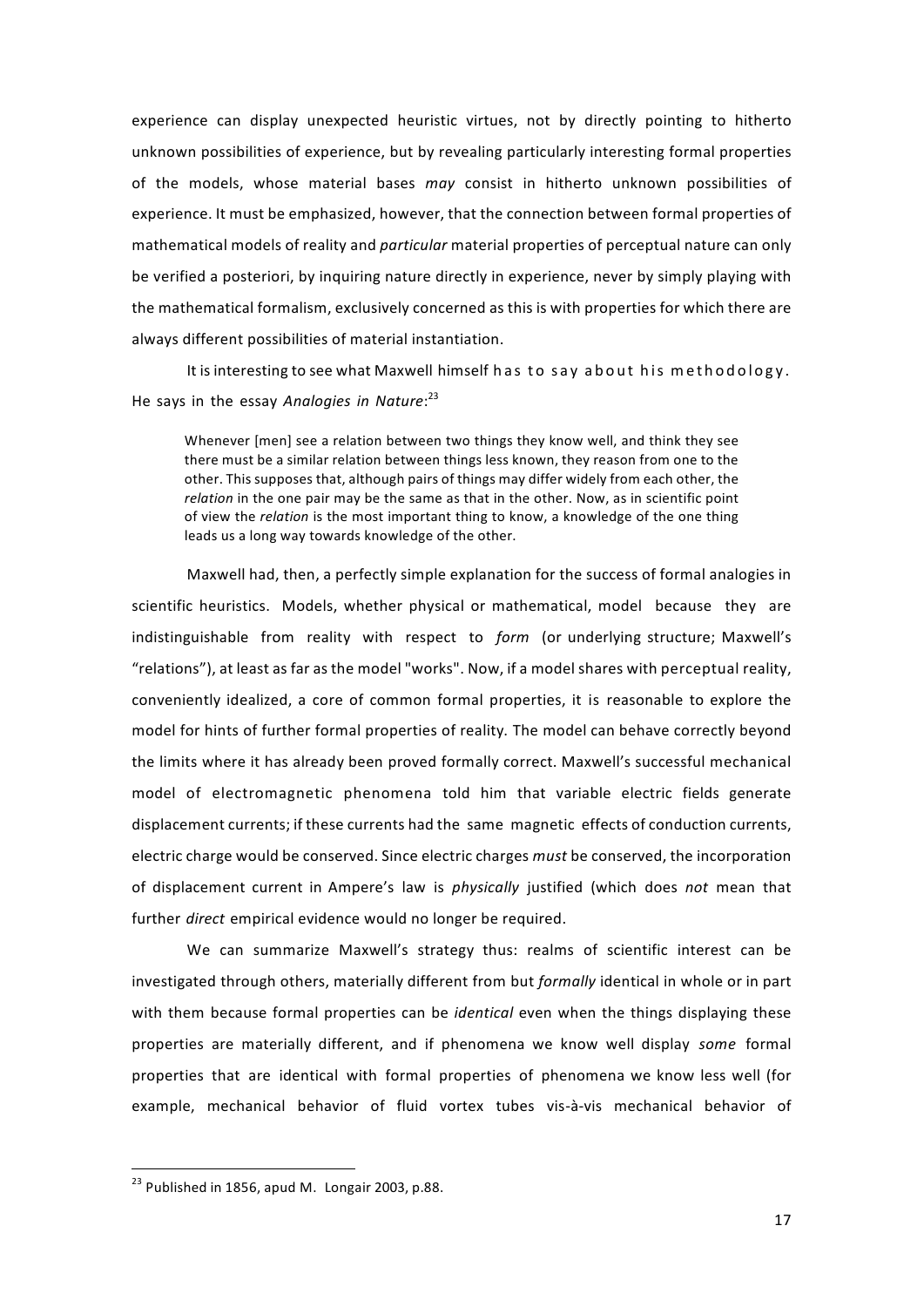electromagnetic flux) it is a good idea to explore this formal identity for heuristic purposes. It may pay off or it may not; if the identity extends *further* than already observed (as we are justified to expect) it probably will.

It is now obvious how this strategy can be extended so as to allow mathematics to play a relevant heuristic role in science. Since the utility of mechanical models is solely due to formal similarities, material content being irrelevant, we can use instead *mathematical* models. It is then *possible*, but only *possible*, that *formal* properties of perceptual nature reveal themselves in the mathematical formalism devised for the investigation of physical nature before they show up in perception. The formalism, however, particularly if it involves terms that are not given a priori meaning, *cannot* by itself determine either whether formal possibilities can be effectively materialized perceptually or, in case they are, in which *particular* states-of-things.

I think that I can already conclude. My point is that the supposed mystery involved in the applicability of mathematics in physics, in any shape or form it takes, particularly as a heuristic instrument, which puzzled Wigner and Steiner, is in fact a pseudo-problem rooted in philosophical *partis-pris*. These authors take a *realist* stand with respect to the question that prejudges the issue. They confound physical nature, a somewhat simplified and idealized representation of certain aspects of perceptual nature, those precisely that can be given mathematical expression, devised for methodological purposes, with Nature herself, taking for a *given* what is only an *intentional construct*.

Perceptual nature has, of course, already, to some extent, a mathematical structure, simply because we perceive Nature as a structured system and mathematics deals with structures, be they materially instantiated in given systems or emptily conceived in abstract. To suppose that the structures perceived in empirical experience belong to Nature out there, existing independently of perception, is a philosophical thesis we have no reason to accept uncritically. But even if they are indeed independent of the action of perceptual systems, perceptual structures are usually mathematically too poor to invite a more sophisticated mathematical approach; in general only by the action of idealization they become fully mathematical.

By idealization perceptual nature is turned into physical nature, a mathematical manifold, which obviously invites a mathematical approach, the raison-d'être of the